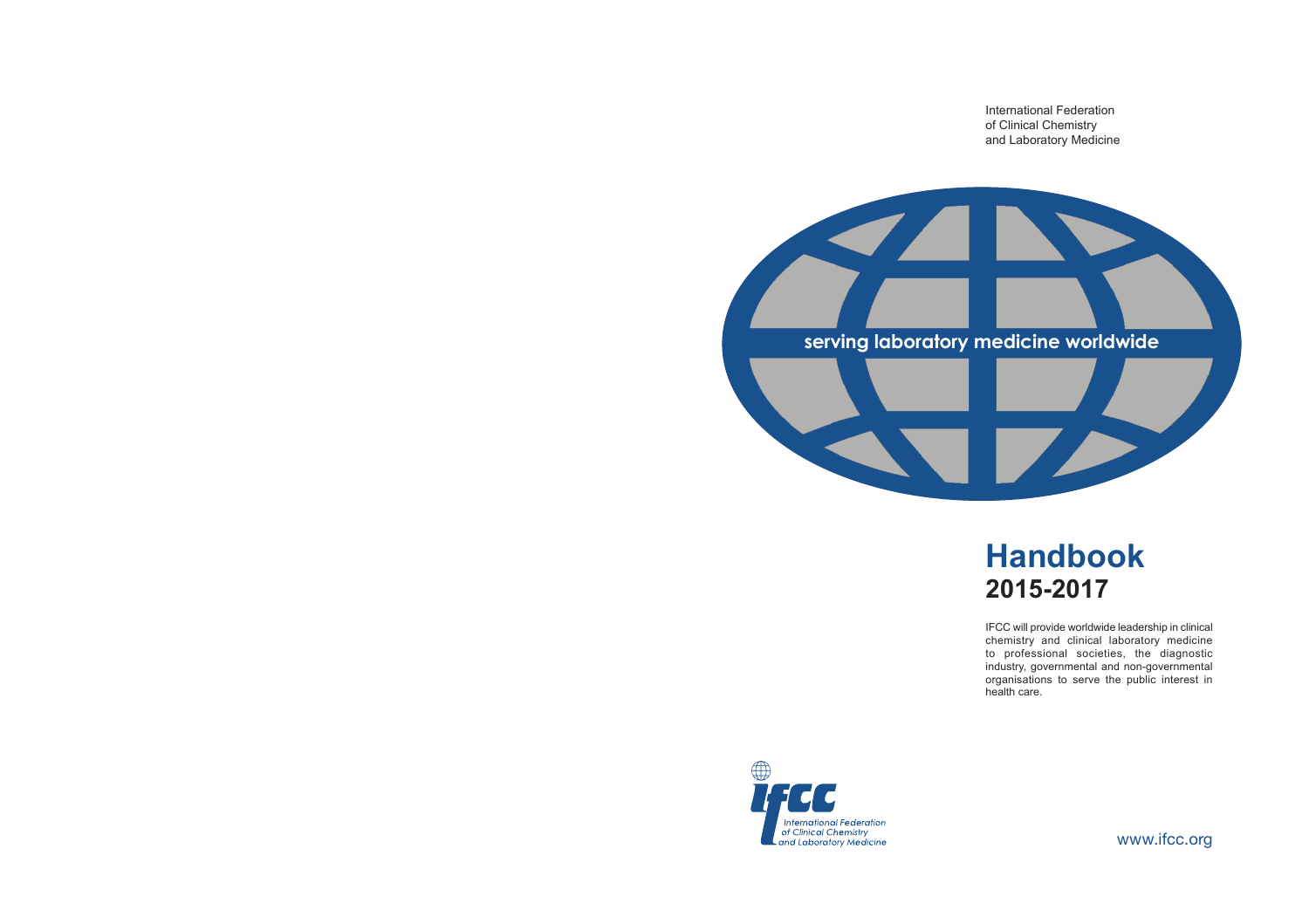**1 May, 2015**

### **IFCC HANDBOOK 2015-2017**

**Copyright 2015 by the International Federation of Clinical Chemistry and Laboratory Medicine.**

**All rights reserved. No part of this publication may be translated, reproduced, stored in a retrieval system or transmitted in a form without prior permission of the IFCC.**

#### **Note:**

**The order of this Handbook has been largely determined by the IFCC Numbering System that was originally designed and implemented by Prof. Mathias M. Müller. Wherever possible the numbering of Chapters and Paragraphs complies with this system. Where this is not possible the appropriate IFCC Number is given in brackets alongside the Handbook entry.**

**It is helpful to use the IFCC Numbering System when corresponding with IFCC about any topic. A summary of the full IFCC Numbering System is included in Chapter 16 of this Handbook (Paragraph 16.8).**

**FOR FURTHER INFORMATION CONTACT:**

**IFCC OFFICE Via Carlo Farini 81 20159 Milano, Italy Tel: +39 02 66809912 Fax: +39 02 60781846 E-mail: ifcc@ifcc.org**

## **Handbook of the International Federation of Clinical Chemistry and Laboratory Medicine**

*2015-2017 Edition*

# **Contents**

| <b>Chapter 1: Organisation, Structure and Function of IFCC</b><br>1.1. Introduction<br>1.2. Organisation of IFCC<br>1.3. The IFCC Executive Board 2015-2017 (EB)<br>1.4. Clinical Chemistry and Laboratory Medicine: Role in Healthcare<br>1.5. Mission Statement and Aims of IFCC<br>1.6. Overall Strategic Plan for IFCC<br>1.7. Strategic Objectives 2015-2017<br>1.8. A Brief History of IFCC                                                                                                            | 9<br>11<br>12<br>14<br>26<br>28<br>29<br>30<br>33   |
|--------------------------------------------------------------------------------------------------------------------------------------------------------------------------------------------------------------------------------------------------------------------------------------------------------------------------------------------------------------------------------------------------------------------------------------------------------------------------------------------------------------|-----------------------------------------------------|
| <b>Chapter 2: National Members</b><br>2.1. Full Members of IFCC                                                                                                                                                                                                                                                                                                                                                                                                                                              | 39<br>41                                            |
| <b>Chapter 3: Corporate Members</b><br>3.1. Corporate Members of IFCC<br>3.2. Profiles of IFCC Corporate Members                                                                                                                                                                                                                                                                                                                                                                                             | 53<br>54<br>59                                      |
| <b>Chapter 4: Affiliate Members</b><br>4.1. Affiliate Members of IFCC                                                                                                                                                                                                                                                                                                                                                                                                                                        | 75<br>77                                            |
| <b>Chapter 5: Regional Organisations</b><br>5.1. Asian Pacific Federation of Clinical Biochemistry and<br>Laboratory Medicine (APFCB)<br>5.2. Latin-American Confederation of Clinical Biochemistry (COLABIOCLI)<br>5.4. European Federation of Clinical Chemistry and Laboratory Medicine (EFLM)<br>5.5. Arab Federation of Clinical Biochemistry (AFCB)<br>5.6. African Federation of Clinical Chemistry (AFCC)<br>5.7. North American Federation of Clinical Chemistry and Laboratory<br>Medicine (NAFCC) | 79<br>81<br>83<br>86<br>90<br>92<br>93              |
| <b>Chapter 6: International Organisations</b><br>6.1. International Organisations that work with IFCC                                                                                                                                                                                                                                                                                                                                                                                                        | 95<br>97                                            |
| <b>Chapter 7: Congresses and Conferences</b><br>7.1. Congresses and Conferences Executive (C-CC)<br>7.2. International Congresses of Clinical Chemistry and Laboratory Medicine<br>7.3. Regional Congresses of Clinical Chemistry and Laboratory Medicine<br>7.4. IFCC Specialised Conferences<br>7.5. Congress Guidelines and other documents<br>7.8. IFCC Auspices<br>7.9.<br><b>General Conference</b>                                                                                                    | 99<br>102<br>103<br>104<br>106<br>108<br>108<br>109 |